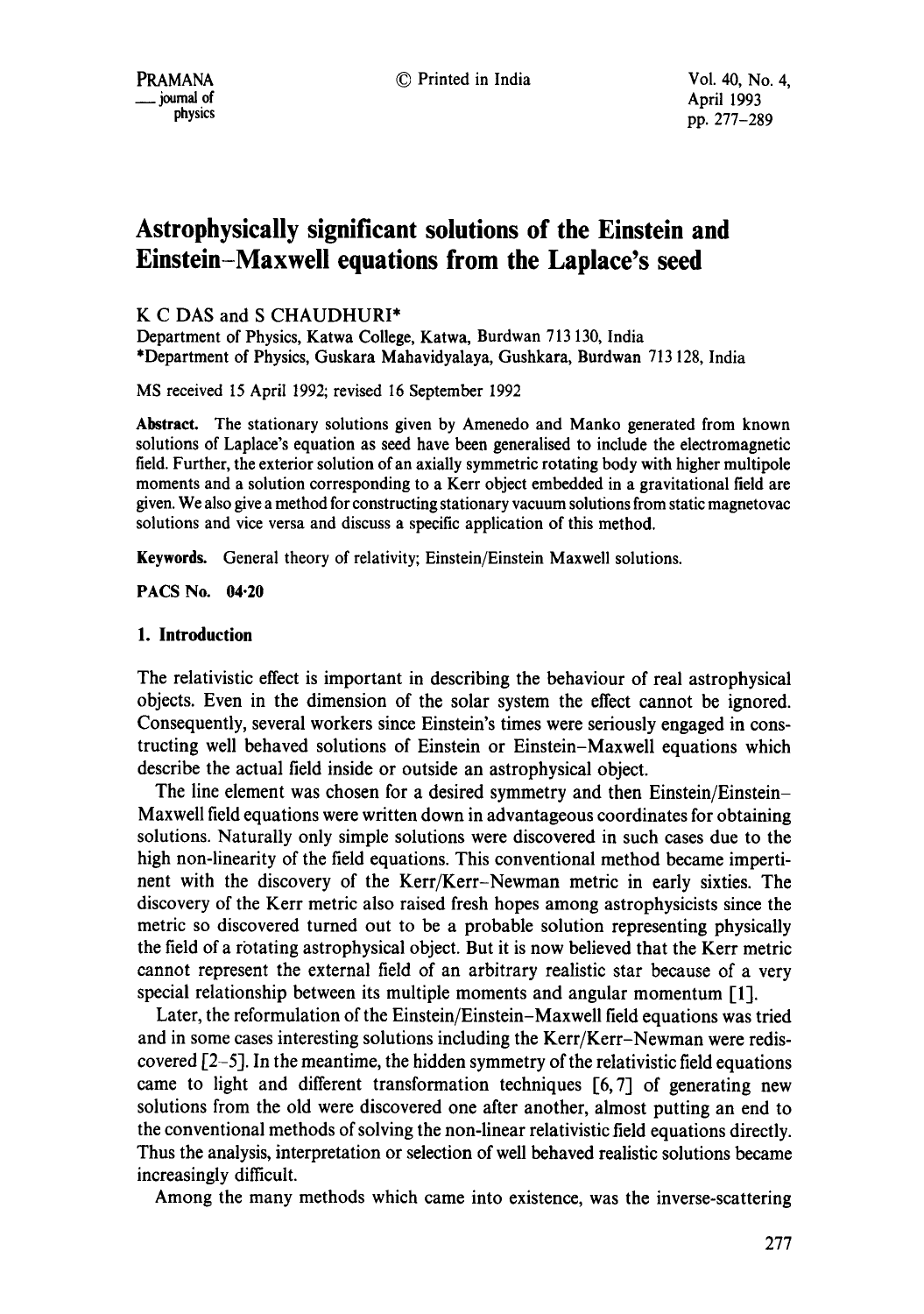method, discovered by Belinskii and Zakharov [8] and the other a transformation technique of HKX (1979) ([9]). These two methods not only rediscovered the already known solutions of the Einstein equations but promised more realistic solutions representing the exact field of the astrophysical objects.

On the other hand, with the development of astrophysics we find a proliferation of suspected black holes. Black holes have been suspected to be present in several X-ray binaries both in our galaxy and in the neighbouring ones. Quasars have long been suspected to contain supermassive black holes in their cores. In addition, more and more galactic nuclei including our own are being suspected to harbour black holes (For a review see Shapiro and Teukolsky [10]). Nowhere do these black holes exist in isolation but are surrounded by hot accretion discs of matter. The high temperature produces ionization and the galactic magnetic field may also be present. So the rotating black holes may be distorted under the action of both electromagnetic and gravitational fields of surrounding matter. Wagh and Dadhich [ 11] tried to study the effects of current loops and weak electromagnetic fields on rotating black holes by the method of superposition. They investigated the size of the ergosphere and the possibility of extraction of energy by Penrose process. But since the gravitational field near a black hole is strong the correctness of the method of superposition is doubtful, if we remember that Einstein's equations are highly non-linear. Therefore exact solutions representing distorted black holes in external gravitational or electromagnetic fields were discovered [ 12-20] and their geometrical properties were studied  $[21-24]$ .

About seventy five years ago, Weyl [25] showed how all static axially symmetric solutions of Einstein's vacuum field equations might be constructed from solutions of Laplace's equations. Recently Amenedo and Manko [1] and Quevedo and Mashhoon [26] with the aid of HKX transformation have given simple methods of obtaining the axially symmetric stationary vacuum solutions of the Einstein's equations from the solution of Laplace's equation and a series of papers have already been published by them illustrating the viability of their elegant methods with a lot of new solutions as perquisitive. (See references in Manko and Khakimov [27]).

In § 1, we summarize the method given by Manko *et al.* Assuming that Kerr metric does not correspond to the exact field of rotating arbitrary stars, in  $\S$ 2 we give two sets of new axially symmetric stationary vacuum solutions generated from solutions of Laplace's equation as seed. Both of them reduce to the Kerr metric for suitable values of the parameters and thus are more general than Kerr metric. The first one is asymptotically flat and represents the field of a rotating axially symmetric source with higher multipole moments. The second solution is not asymptotically flat and may be interpreted as the gravitational field due to a rotating object embedded in an external gravitational field. For a particular choice of the constants it reduces to the metric of Kerns and Wild [16] which is interpreted as a Schwarzschild metric embedded in a gravitational field. Both the solutions are not only for a better description of the field of a deformed mass but for a better description of the gravitational field of rotating star which is spherically symmetric in the static limit.

In  $\S$ 3 we give a method for generating stationary vacuum solutions from static magnetovac solutions and vice versa simply by inspection. With its help a magnetostatic metric is constructed which has Melvin's massless geon as a special case. In §4 we give a method for constructing the stationary solution of Einstein-Maxwell equations corresponding to the stationary gravitational metric of Amenedo and Manko  $\lceil 1 \rceil$  and §5 gives conclusions.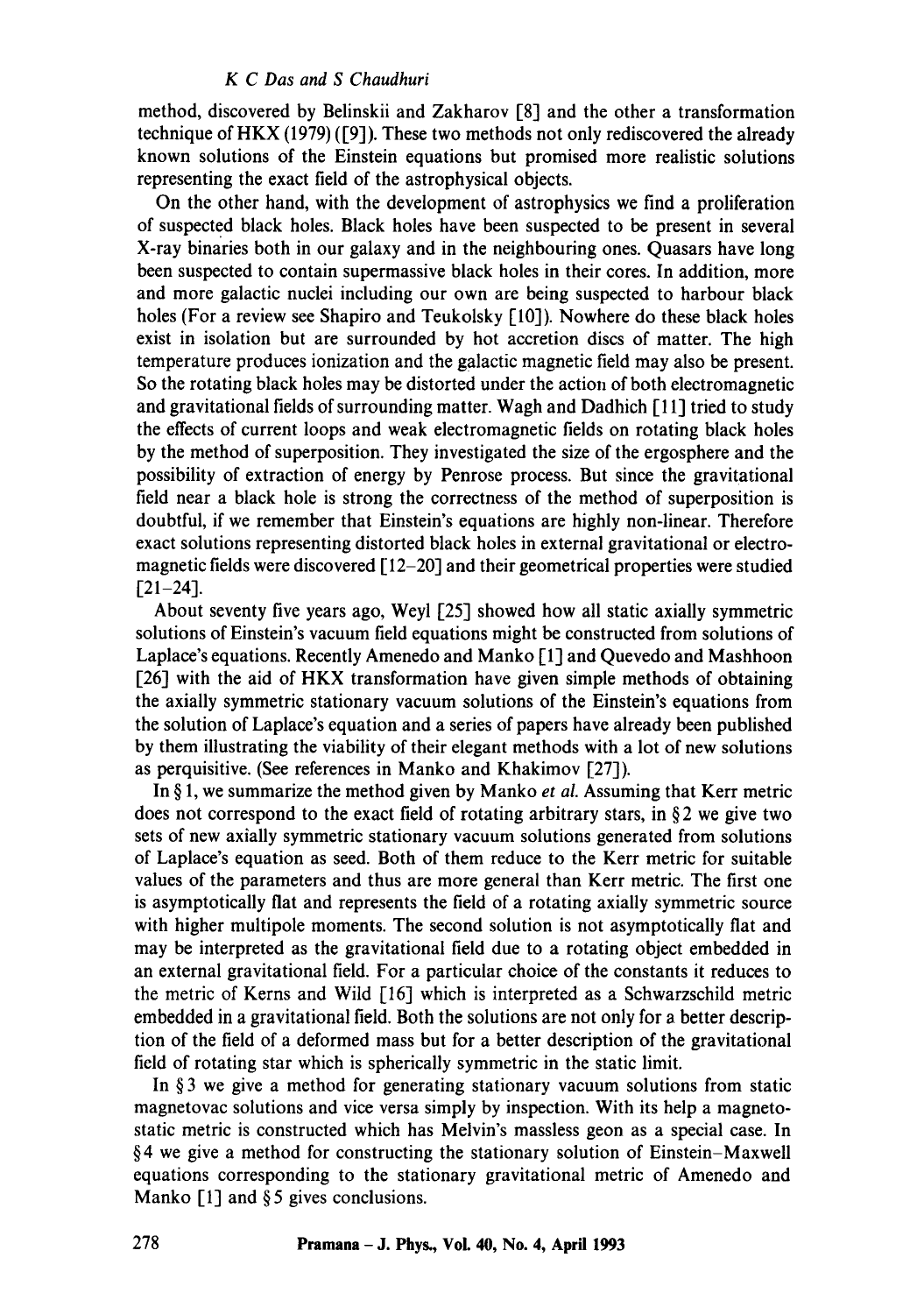## **1. Method of Manko** *et al.*

The axially symmetric stationary line element is written as

$$
ds^{2} = K^{2} f^{-1} \left[ e^{2\gamma} (x^{2} - y^{2}) \left( \frac{dx^{2}}{x^{2} - 1} + \frac{dy^{2}}{1 - y^{2}} \right) + (x^{2} - 1)(1 - y^{2}) d\varphi^{2} \right] - f (dt - \omega d\varphi)^{2},
$$
\n(1)

where  $x$  and  $y$  are the prolate spheroidal coordinates related to the Papapetrou coordinates

$$
\rho^2 = \sigma^2(x^2 - 1)(1 - y^2),
$$
  
\n
$$
Z = \sigma xy.
$$
 (2)

The Einstein field equations for metric (1) were reformulated by Ernst [2, 3] and showed that the problem of solving metric (1) rests mainly on a single equation in terms of  $\mathscr E$ , the Ernst complex potential, and the metric functions f,  $\gamma$  and w can then be constructed easily.

$$
\mathscr{E} = f + i\phi, (\mathscr{E} + \mathscr{E}^*)\nabla^2 \mathscr{E} = 2\nabla \mathscr{E} \cdot \nabla \mathscr{E}
$$
  

$$
\Phi_x = k^{-1}(x^2 - 1)^{-1} f^2 w_y, \Phi_y = -k^{-1}(1 - y^2)^{-1} f^2 w_x,
$$
 (3)

$$
\gamma_x = \frac{1}{4(x^2 - y^2)} \left[ \frac{1 - y^2}{f^2} \{ x((x^2 - 1)f_x^2 - (1 - y^2)f_y^2) - 2y(x^2 - 1)f_x f_y \} - \frac{f^2}{x^2 - 1} \{ x((x^2 - 1)w_x^2 - (1 - y^2)w_y^2) - 2y(x^2 - 1)w_x w_y \} \right]
$$
(4)

$$
\gamma_y = \frac{1}{4(x^2 - y^2)} \left[ \frac{x^2 - 1}{f^2} \{ y((x^2 - 1)f_x^2 - (1 - y^2)f_y^2) + 2x(1 - y^2)f_x f_y \} - \frac{f^2}{1 - y^2} \{ y((x^2 - 1)w_x^2 - (1 - y^2)w_y^2) + 2x(1 - y^2)w_x w_y \} \right],
$$

where  $\Phi$  is known as the twist potential,  $\nabla^2$ , the Laplacian and  $\nabla$  the gradient operators respectively.

Gutsunaev and Manko [28] obtained a solution for Ernst potential  $\mathscr{E}$ , as a combination of a solution  $2\bar{\psi}$  of the Laplace's equation (5), with the solutions for a and b, derived from two pairs of first order differential equations (7).

$$
(x2 - 1)\psi_{xx} + (1 - y2)\psi_{yy} + 2x\psi_x - 2y\psi_y = 0,
$$
 (5)

$$
\mathscr{E} = e^{2\psi} \frac{x(1+ab) + iy(b-a) - (1-ia)(1-ib)}{x(1+ab) + iy(b-a) + (1-ia)(1-ib)},
$$
\n(6)

$$
(x - y)a_x = 2a[(xy - 1)\psi_x + (1 - y^2)\psi_y],
$$
  
\n
$$
(x + y)b_x = -2b[(xy + 1)\psi_x + (1 - y^2)\psi_y],
$$
  
\n
$$
(x - y)a_y = 2a[-(x^2 - 1)\psi_x + (xy - 1)\psi_y],
$$
  
\n
$$
(x + y)b_y = -2b[-(x^2 - 1)\psi_x + (xy + 1)\psi_y].
$$
\n(7)

**Pramana - J. Phys., Vol. 40, No. 4, April 1993 279**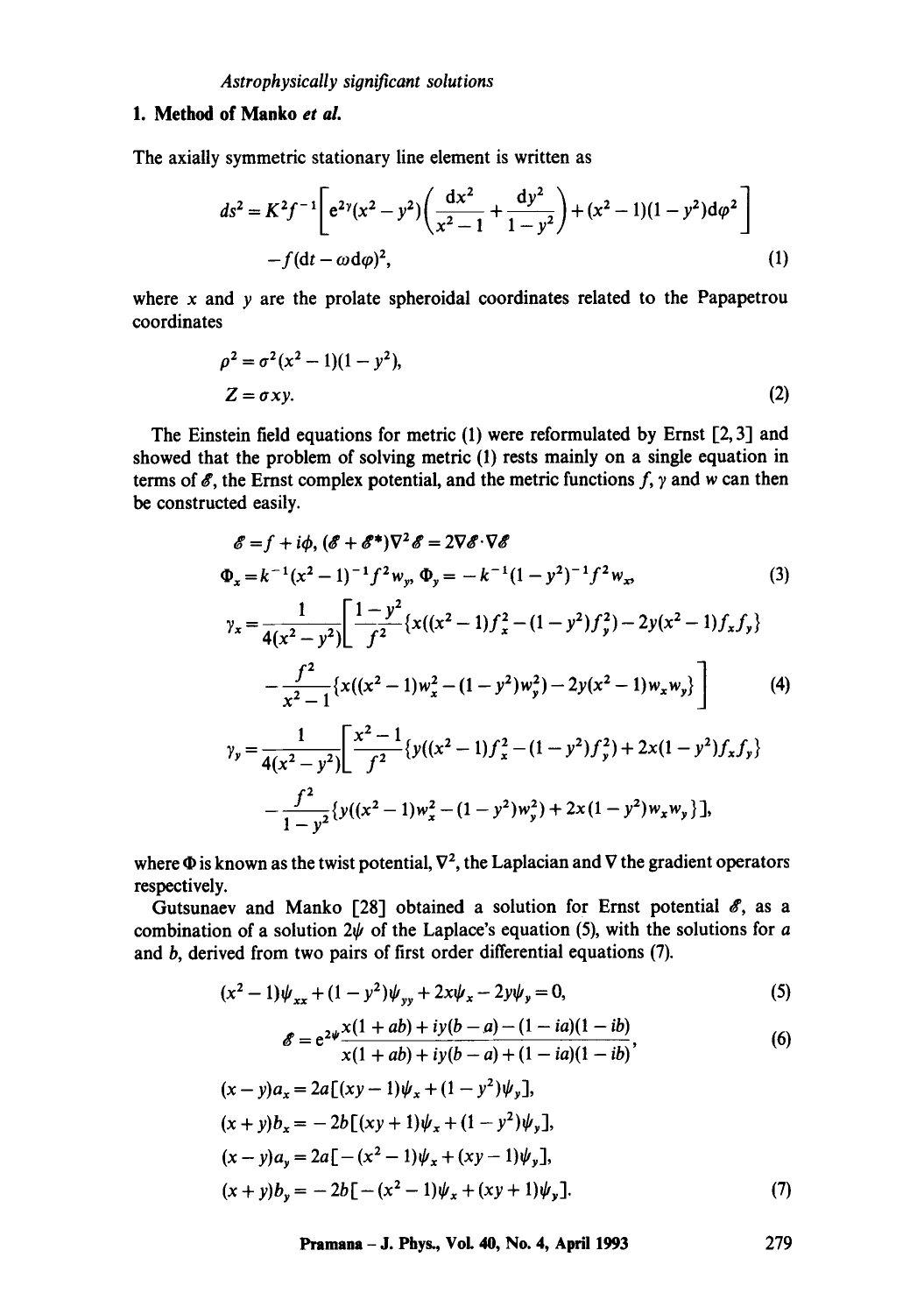Thus, at least in principle, any solution,  $2\psi$  of Laplace's equation (5) will render a solution for functions  $a$  and  $b$  from the two pairs of first order differential equations (7).  $\&$  is then determined from (6).

Amenedo and Manko [1] succeeded in integrating all the equations responsible for the construction of f, y and w, from general solution of  $(2\psi)$  and a and b. The results are:

$$
f = e^{2\psi} \frac{(x^2 - 1)(1 + ab)^2 - (1 - y^2)(b - a)^2}{\{(x + 1) + (x - 1)ab\}^2 + \{a(1 + y) + b(1 - y)\}^2},
$$
\n(8)

$$
= e^{2\psi}AB^{-1}(\text{say}),
$$

$$
w = 2k e^{-2\psi} C A^{-1} + k_2, \tag{9}
$$

$$
e^{2\gamma} = k_1(x^2 - 1)^{-1} e^{2\gamma'} A,
$$
 (10)

where  $\gamma'$  is the  $\gamma$  function of the static metric with Laplace's solution as

$$
\psi' = \frac{1}{2} \ln \left[ (x - 1)(x + 1)^{-1} \right]
$$
  
\n
$$
c = (x^2 - 1)(1 + ab) \left[ (b - a) - y(a + b) \right] + (1 - y^2)(b - a)
$$
  
\n
$$
\left[ 1 + ab + x(1 - ab) \right], \tag{11}
$$

where,  $k$ ,  $k_1$  and  $k_2$  are constants.

and

The stationary metric (1) representing a stationary gravitational field is thus completely solved just from any desired solution of the Laplace's equation. In fact, this is an achievement of Amenedo and Manko. Although the HKX method is of the same status, practically speaking, a more complicated algebraic computation is associated there. It is not as simple as Amenedo and Manko when applied for.

## **2. Application of the method**

Amenedo and Manko, using different solutions of the Laptace's equation constructed the axially symmetric stationary vacuum metrics different from each other and published a series of papers on the same. It is well known that different Laplace's solutions can be extracted from the general solution of a type,

$$
2\psi = \sum_{n=1}^{\alpha} (-1)^n q_n Q_n(x) \cdot P_n(y), \qquad (12)
$$

(where  $P_n$  and  $Q_n$  are respectively the Legendre polynomials and the associated Legendre functions of the second kind) by cutting down desired portion from the summation. One need not always extend the summation up to infinity. Amenedo and Manko's solution  $(8)$ – $(11)$  applies both for a portion of  $(12)$  or for the entire. This is one of the elegant aspects of Amenedo and Manko's work [1].

We have taken a simple particular solution of the Laplace's equation (5), not directly from equation (12) and constructed a new axially symmetric stationary metric which contains some of the well-known metrics, as special cases. *Ist set:* We have taken,

$$
2\psi = \alpha_0(x+y)^{-1},\tag{13}
$$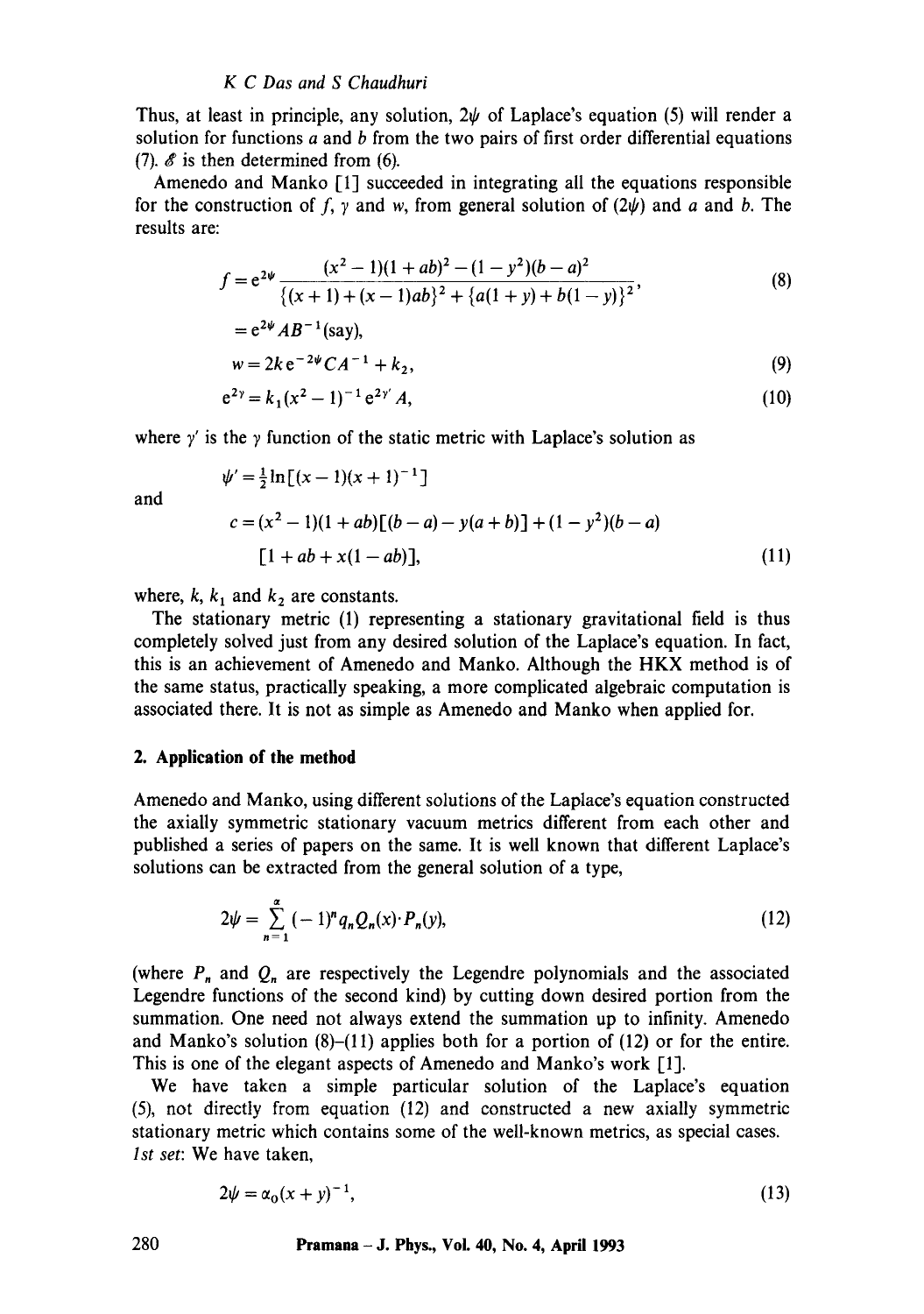where  $\alpha_0$  is a constant and solved for the functions a and b with the help of the differential equations given in (7).

$$
a = -\alpha \exp[\alpha_0 y(x+y)^{-1}], \qquad (14)
$$

$$
b = \alpha \exp[-\alpha_0(1 + xy)(x + y)^{-2}]
$$
 (15)

 $(\alpha \text{ is an arbitrary constant}).$ 

It is now a simple algebraic compilation which constructs  $f$  and w from (8), (9) and (11). The function  $\gamma$  however, remains to be determined since determination of  $\gamma$  is a separate task.

$$
e^{2y} = k_1 A(x^2 - y^2)^{-1} \exp\left[\frac{\alpha_0}{4}(x+y)^{-4}(1-y^2)\{4(x+y)^2 - \alpha_0(x^2-1)\}\right]
$$
(16)

where  $k_1$  is a new constant.

The metric functions  $f$ , w and  $\gamma$  are, no doubt very complicated due to the presence of exponential terms in the functions a and b. After a cumbersome algebraic computation we have revealed their behaviour at spatial infinity i.e. at  $x \rightarrow \infty$ .

$$
e^{2\psi} = 1 + \frac{\alpha_0}{x} + \frac{\alpha_0(\alpha_0 - 2y)}{2} \frac{1}{x^2} + O(\gamma^{-3}) \dots \tag{17}
$$

$$
f = 1 + \frac{\alpha_0 (1 - \alpha^2) - 2(1 + \alpha^2)}{1 - \alpha^2} \cdot \frac{1}{x}
$$
  
+ 
$$
\frac{\alpha_0^2 (1 - \alpha^2)^2 - 4(1 + \alpha^2)^2 - 4\alpha_0 (1 - \alpha^4)}{2(1 - \alpha^2) \cdot x^2} + O(\gamma^{-3})
$$
(18)

$$
w = \frac{4k\alpha(1+\alpha^2)(1-y^2)}{(1-\alpha^2)^2} - \frac{4K\alpha\alpha_0}{1-\alpha^2},
$$
\n(19)

$$
a = -\alpha \left[ 1 + \frac{\alpha_0 y}{x} + \frac{\alpha_0 (\alpha - 2) y^2}{2 x^2} \cdots \right]
$$
 (20)

$$
b = \alpha \left[ 1 - \frac{\alpha_0 y}{x} + \frac{\alpha_0}{2x^2} \{ (\alpha_0 + 4) y^2 - 2 \} \right]
$$
 (21)

$$
e^{2y} = 1 + \frac{2\alpha_0 \alpha^2 (1 - \alpha^2) - (1 + \alpha^2) 1}{(1 - \alpha^2)^2} x^2 + \dots
$$
 (22)

The above asymptotic expansions of  $e^{2\psi}$ , f, w, a, b, and  $e^{2\gamma}$  show that they are asymptotically flat at large distances i.e. at  $x \to \infty$ .

A further coordinate transformation,

$$
Kx = r - m, \quad y = \cos \theta,
$$
\n<sup>(23)</sup>

shows that the mass of the source described by  $(8)$ – $(10)$  is:

$$
M = \frac{K\left\{2(1+\alpha^2) - \alpha_0(1-\alpha^2)\right\}}{2(1-\alpha^2)}.
$$
 (24)

**Pramana - J. Phys., Vol. 40, No. 4, April 1993 281**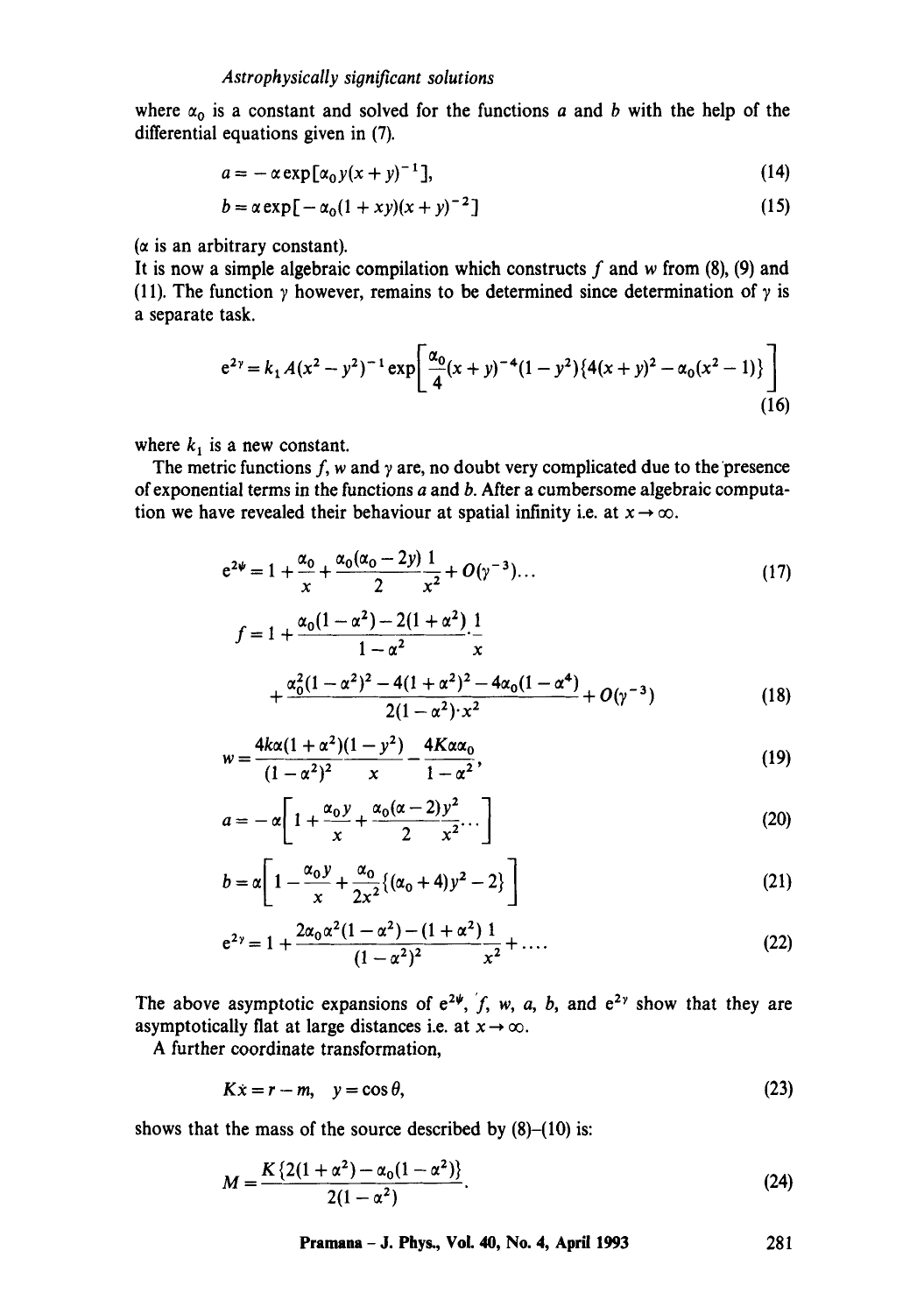The metric contains the Kerr metric, which can be shown by putting  $\alpha_0 = 0$  and redefining the constant  $\alpha$  as

$$
p = (1 - \alpha^2)(1 + \alpha^2)^{-1}, \quad q = 2\alpha(1 + \alpha^2)^{-1}, \tag{25}
$$

so that  $p^2 + q^2 = 1$ . The asymptotic expansion of f and w containing new constants  $p$  and  $q$  then becomes,

$$
f = 1 - \frac{2k}{p} \cdot \frac{1}{r} + O(r^{-2}) \dots \tag{26}
$$

$$
w = \frac{2k^2 q}{p^2} \cdot \frac{1}{r} + O(r^{-2})
$$
 (27)

This gives the mass M and angular momentum J of the metric for  $\alpha_0 = 0$  as  $kp^{-1}$ and  $(k^2qp^{-2})$  respectively such that

$$
J = M^2 q. \tag{28}
$$

This is a characteristic ratio of the Kerr metric. Its conversion into the Schwarzschild metric is now a trivial task. One may put  $q = 0$  to eliminate rotation parameter and get the Schwarzschild.

The metric given by  $(8)$ - $(10)$  with  $(13)$ - $(15)$  is very complicated and its complete analysis deserves a separate work with the help of a computer. However, a preliminary investigation shows that the metric is singular at the poles  $x = \pm 1$ ,  $y = \pm 1$  and the space time region exterior to hypersurface  $x = 1$  is also not free from singularities. This is partly justified by the fact that, on the equatorial plane  $y = 0$ , there exist more than one singular points at  $x > 1$ . The exact position of singularities depends upon the value of  $\alpha$ . The seed solution is singular on the surface  $x + y = 0$  and this singularity remains intact in the derived metric functions  $(8)$ - $(10)$ . But this singular surface remains hidden within the hypersurface  $x = 1$ . When  $\alpha_0 = 0$ , the metric reduces to Kerr metric for specified value of  $\alpha$ . The singular points or surfaces of the derived metric do not exactly coincide with Kerr metric and are thus called distorted singularity [29]. The distortion is due to the superposition of a Kerr metric with a seed (13). Amenedo *et al* [1] succeeded to ascertain the nature of singularities of their metric with the help of computer algebra system Reduce 3.3. The nature of singularities of our metric (regular, naked or mildly naked) is a problem for future work and no definite conclusion can be arrived at this moment.

Thus our metric so derived in  $(8)$ – $(10)$  with  $(13)$ – $(15)$  is new and reduces to the Kerr/Schwarzschild metric when proper adjustment of the parameters is made. The metric then may be interpreted as a Kerr metric superposed non-linearly with a gravitational field represented by the term  $e^{\alpha_0(x+y)^{-1}}$ .

*2nd set:* Here we have taken another simple solution of the Laplace's equation

$$
2\psi = \alpha_0 xy,\tag{29}
$$

and completed the construction of the metric function f, w and  $\gamma$  as usual with a and b given by

$$
a = -\alpha \exp[\alpha_0 z_0(x - y)],
$$
  
\n
$$
b = \alpha \exp[-\alpha_0 z_0(x + y)].
$$
\n(30)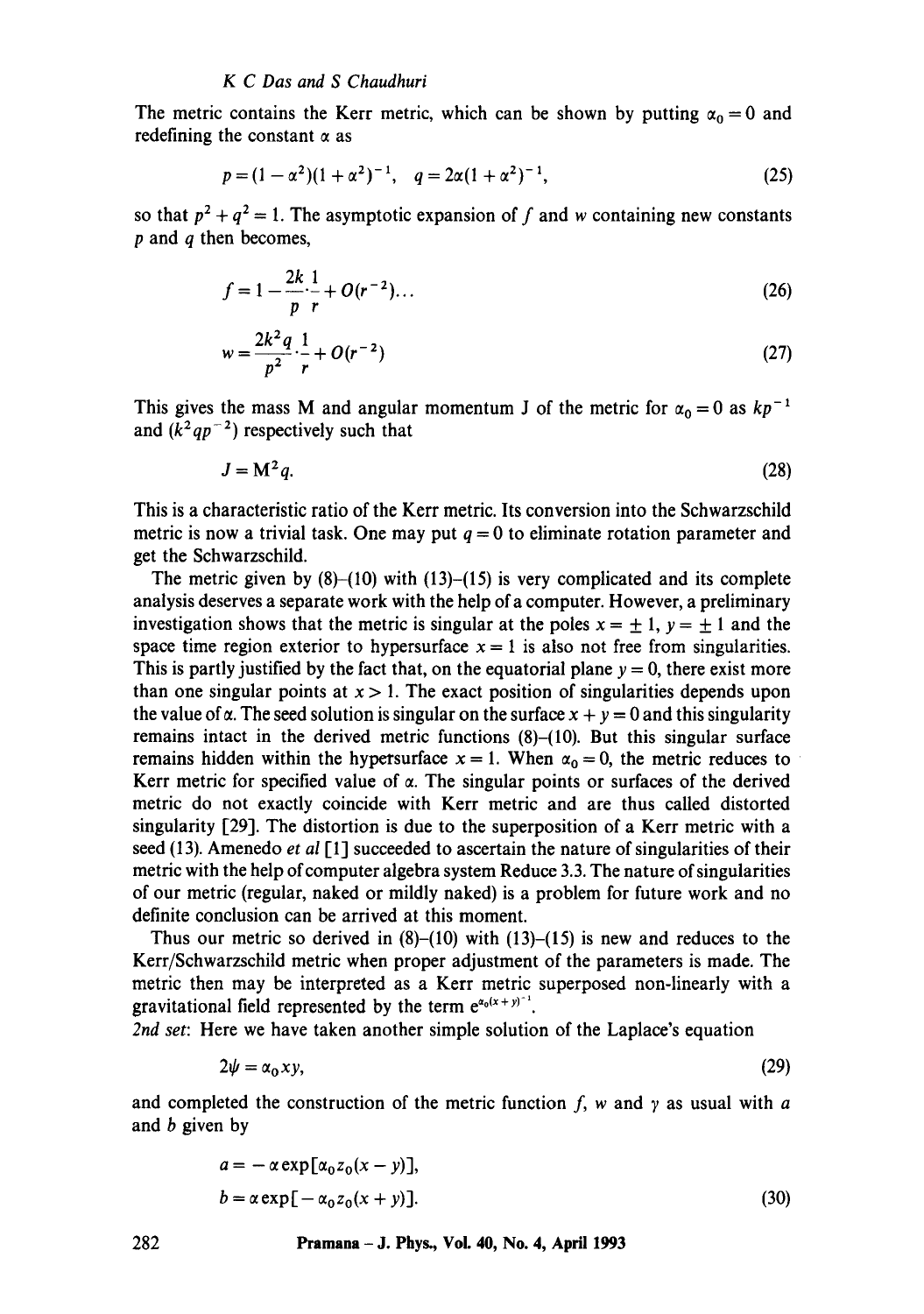$$
f = \frac{e^{a_0 xy} [(x^2 - 1)(e^{a_0 z_0 y} - \alpha^2 e^{-a_0 z_0 y})^2 - \alpha^2 (1 - y^2)(e^{a_0 z_0 x} + e^{-a_0 z_0 x})^2]}{\{(x + 1)e^{a_0 z_0 y} - \alpha^2 (x - 1)e^{-a_0 z_0 y}\}^2 + \alpha^2 \{(1 - y)e^{-a_0 z_0 x} - \alpha^2 (1 + y)e^{a_0 z_0 x}\}^2}
$$
(31)

$$
w = 2ke^{-\alpha_0 xy}CA^{-1} + k_2,
$$
\n(32)

$$
A = e^{-2\alpha_0 z_0 y} [(x^2 - 1)(e^{\alpha_0 z_0 y} - \alpha^2 e^{-\alpha_0 z_0 y})^2 - \alpha^2 (1 - y^2)(e^{\alpha_0 z_0 x} + e^{-\alpha_0 z_0 x})^2]
$$
\n(33)

$$
C = \alpha e^{z_0 \alpha_0 y} [(x^2 - 1)(e^{\alpha_0 z_0 y} - \alpha^2 e^{-\alpha_0 z_0 y})
$$
  
\n
$$
\times \{e^{-\alpha_0 z_0 x} + e^{\alpha_0 z_0 x} - y(e^{-\alpha_0 z_0 x} - e^{\alpha_0 z_0 x})\}
$$
  
\n
$$
+ (1 - y^2)(e^{-\alpha_0 z_0 x} + e^{\alpha_0 z_0 x}) \{e^{\alpha_0 z_0 y} - \alpha^2 e^{-\alpha_0 z_0 y} + x(e^{\alpha_0 z_0 y} + \alpha^2 e^{-\alpha_0 z_0 y})\}]
$$
\n(34)

$$
e^{2y} = k_1 A(x^2 - y^2)^{-1} e^{\alpha_0 y} - \frac{\alpha_0^2}{4} (x^2 - 1)(1 - y^2),
$$
 (35)

where  $\alpha_0$ ,  $\alpha$ ,  $z_0$ ,  $k$ ,  $k_1$  and  $k_2$  are arbitrary constants, which may be adjusted to convert the constructed metric into other known metrics. For example:

i) One may put  $\alpha_0 = \alpha = 0$  and get the Schwarzschild metric in prolate spheroidal coordinates,

$$
f_s = (x - 1)(x + 1)^{-1}, \quad w_s = 0, \quad e^{2\gamma} = k_1(x^2 - 1)(x^2 - y^2)^{-1}.
$$
 (36)

ii) When  $\alpha_0 \neq 0$  but  $\alpha = 0$ , we obtain the Kerns and Wild metric [16]

$$
f_{kw} = (x - 1)(x + 1)^{-1} \exp(\alpha_0 xy),
$$
  
\n
$$
w_{kw} = 0,
$$
  
\n
$$
e^{2y} = k_1(x^2 - 1)(x^2 - y^2)^{-1} \exp[\alpha_0 y - \frac{\alpha_0^2}{4}(x^2 - 1)(1 - y^2)].
$$
\n(37)

This metric (37) is interpreted as a Schwarschild metric embedded in a gravitational field. The nature of the metric and its singularities are discussed in Kerns and Wild [16].

iii) Kerr metric can be got if one puts  $\alpha_0 = 0$  but  $\alpha \neq 0$  and redefines  $\alpha$  as  $p =$  $(1 - \alpha^2)(1 + \alpha^2)^{-1}$  and  $q = 2\alpha(1 + \alpha^2)^{-1}$ 

$$
f_k = (p^2 x^2 + q^2 y^2 - 1) [(px + 1)^2 + q^2 (1 - y^2)]^{-1},
$$
  
\n
$$
w_k = 2k [q(1 - y^2)(px + 1)] [p(p^2 x^2 + q^2 y^2 - 1]^{-1}.
$$
\n(38)

iv) with no restriction on the constants i.e.  $\alpha_0 \neq 0$  and  $\alpha \neq 0$  the solution in its general form given by (31)-(35), represents the Kerr metric embedded in a gravitational field if one takes the line of interpretation as that of Kerns and Wild. According to Manko's interpretation, it may also be said that the metric contained in (31)-(35), is a non-linear superposition of the Kerr metric with a gravitational field represented by the term  $e^{a_0xy}$ . Amenedo and Manko [1] discovered an analogous solution with the above interpretation but their metric does not reduce to the known Kerns-Wild metric in the static limit whereas ours does.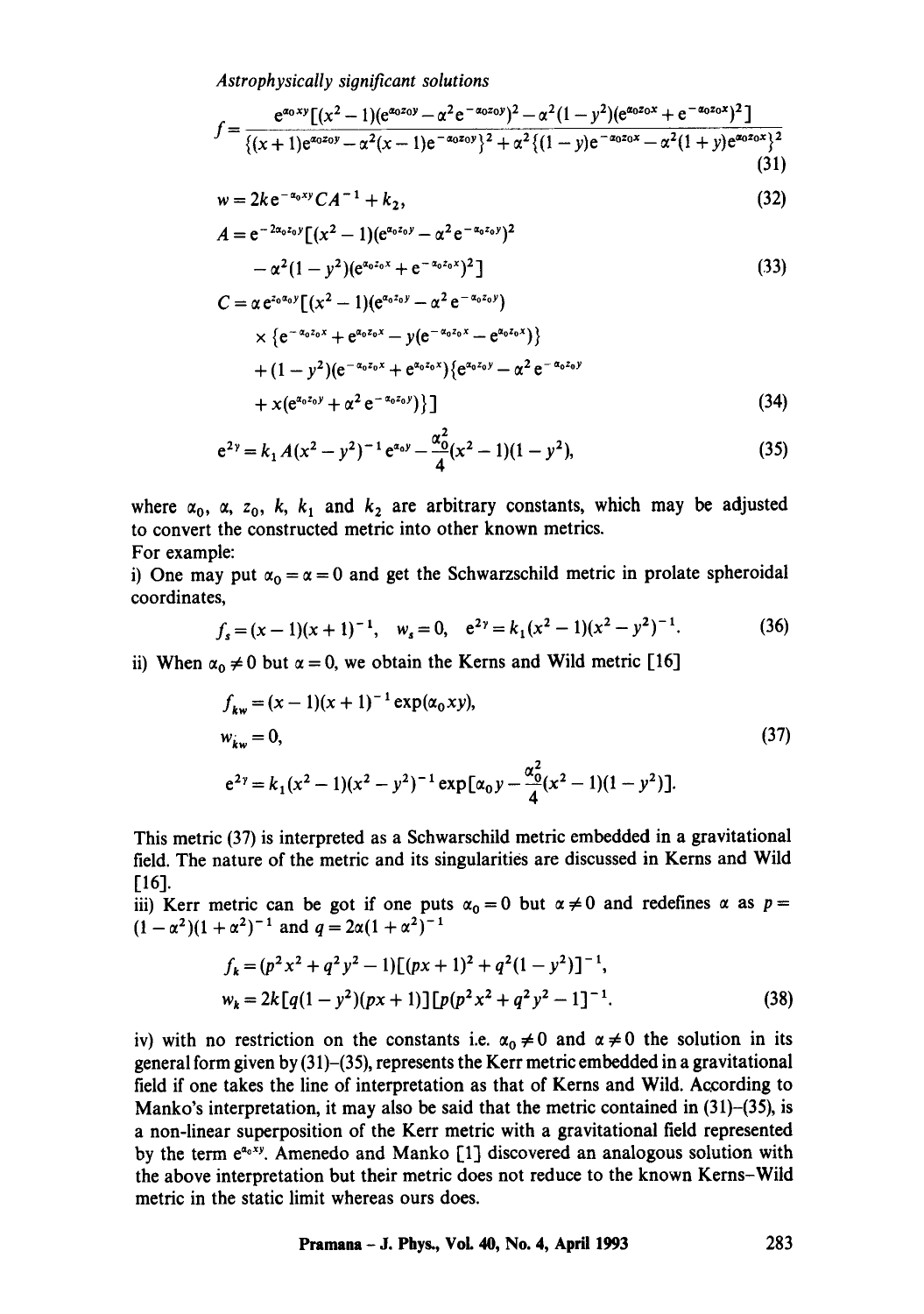The parameter  $\alpha_0$  is connected with the strength of the external gravitational field and  $\alpha$  with that of Kerr parameters p and  $q \cdot \alpha_0$  affects the Kerr body to become more elongated only along its axis entailing an increment in the polar circumference keeping the equatorial circumference constant. The metric is singular at the poles  $x = \pm 1$ ,  $y = \pm 1$  and more than one singular points exist on the equatorial plane  $y = 0$ .

## **3. Stationary gravitational to static magnetovac**

In this section a transformation similar to Bonnor (1966) is restated. By Bonnor's transformation one gets static electrovac solution (i.e. containing both electric and magnetic components of the scalar electromagnetic potential) from a stationary vacuum solution and one more transformation is needed to cut down the electrostatic part from the scalar electromagnetic potential if one desires to retain only the magnetovac solution. It escaped our attention so far that a stationary metric directly goes over to a static magnetovac metric simply by a Bonnor-like transformation. This saves a lot of labour for further computation. In the following we briefly show the formal similarity among the field equations of stationary vacuum and static magnetovac metric in the Papapetrou coordinates.

An axially symmetric stationary metric is represented by

$$
ds^{2} = e^{u}(dt - w d\varphi)^{2} - e^{-iu}[e^{2\gamma^{2}}(d\rho^{2} + dz^{2}) + \rho^{2} d\varphi^{2}],
$$
\n(39)

and the corresponding vacuum field equations are

$$
u_{\rho\rho} + u_{zz} + \frac{u_{\rho}}{\rho} = -\rho^{-2} e^{2u} (w_{\rho}^2 + w_z^2),
$$
  

$$
w_{\rho\rho} + w_{zz} - \frac{w_{\rho}}{\rho} = -2(u_{\rho} w_{\rho} + u_z w_z),
$$
 (40)

$$
2\gamma_{\rho}^{s} = \frac{\rho}{2}(u_{\rho}^{2} - u_{z}^{2}) - \frac{\rho^{-2}}{2}e^{2u}(w_{\rho}^{2} - w_{z}^{2}),
$$
  
\n
$$
2\gamma_{z}^{s} = \rho[u_{\rho}u_{z} - \rho^{-2}e^{2u}w_{\rho}w_{z}],
$$
\n(41)

where the notations have their usual meaning.

On the other hand an axially symmetric static metric is given by:

$$
ds^{2} = e^{2\beta} dt^{2} - e^{2(\gamma^{m} - \beta)} (d\rho^{2} + dz^{2}) - e^{-2\beta} \rho^{2} d\varphi^{2}, \qquad (42)
$$

and the magnetovac field equations read:

$$
\beta_{\rho\rho} + \beta_{zz} + \frac{\beta \rho}{\rho} = \rho^{-2} e^{2\beta} (A_{3,z}^2 + A_{3,\rho}^2),
$$
  
\n
$$
A_{3,\rho\rho} + A_{3,zz} - \frac{A_{3,\rho}}{\rho} = -2(\beta_{\rho} A_{3,\rho} + \beta_z A_{3,z}),
$$
\n(43)

$$
\gamma_{\rho}^{m} = \rho \left[ (\beta_{\rho}^{2} - \beta_{z}^{2}) + \rho^{-2} e^{2\beta} (A_{3,\rho}^{2} - A_{3,z}^{2}), \right. \n\gamma_{z}^{m} = 2\rho \left[ \beta_{\rho} \beta_{z} + \rho^{-2} e^{2\beta} A_{3,\rho} A_{3,z} \right],
$$
\n(44)

where  $A_3$  is the true magnetic component of the electromagnetic 4-potential and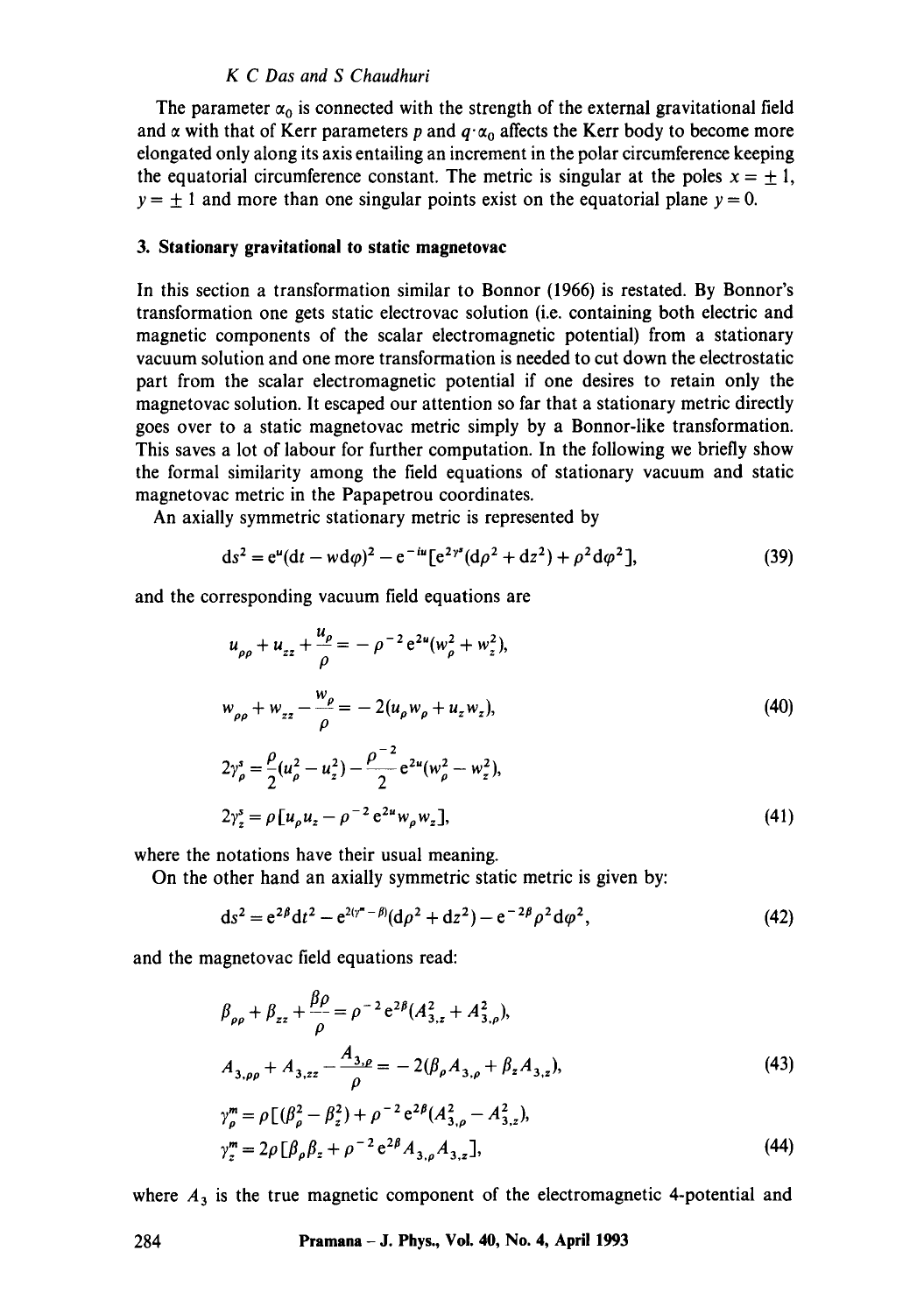related to the pseudo magnetic potential  $A'_3$  as w is related to twist potential  $\Phi$  in Ernst's notation. A close look at the two different sets of field equations (40)-(41) and (43)-(44) reveals that the magnetovac solutions of the static case may be constructed from the stationary one and vice versa via the transformation

$$
\beta = u, \quad A_3 = iw, \quad \gamma^m = 4\gamma^s, \tag{45}
$$

where superscripts m and s refer to the magnetovac and stationary cases respectively. The imaginary quantity  $i$  is eliminated by the parameter change technique of Das [30,311.

We now apply the above theorem to construct the static magnetovac solution from the stationary solution derived in the first set of  $\S 2$ .

$$
e^{2\beta} = \left[ e^{2\psi} \frac{(x^2 - 1)(1 - ab)^2 + (1 - y^2)(b - a)^2}{\{(x + 1) - (x - 1)ab\}^2 - \{a(1 + y) + b(1 - y)\}^2} \right]^2,
$$
  
\n
$$
A_3 = 2ke^{-2\psi} \left[ (x^2 - 1)(1 - ab)\{(b - a) - y(a + b)\} + (1 - y^2)(b - a)\{(1 - ab) + x(1 + ab)\} \right]
$$
  
\n
$$
\times \left[ (x^2 - 1)(1 - ab)^2 + (1 - y^2)(b - a)^2 \right]^{-1} + k_1,
$$
  
\n
$$
e^{2\gamma m} = k_1^4 A^4 (x^2 - y^2)^{-4} \exp\left[ \alpha_0 (x + y)^{-4} (1 - y^2)\{4(x + y)^2 - \alpha_0 (x^2 - 1)\} \right],
$$
  
\n(46)

where functions a and b remain the same as given in  $(14)$ – $(15)$ .

From the asymptotic behaviour of  $e^{2\beta}$  and  $A_3$  we obtained the mass of the source (M) and magnetic dipole moment  $(\mu)$ .

$$
M = \frac{k\{2(1-\alpha^2) - \alpha_0(1+\alpha^2)\}}{(1+\alpha^2)}
$$
\n(47)

$$
\mu = \frac{4k^2 \alpha (1 - \alpha^2)}{(1 + \alpha^2)^2}.
$$
\n(48)

Under the condition,

$$
\alpha^2 = (2 - \alpha_0)(2 + \alpha_0)^{-1},\tag{49}
$$

the solution goes over to the one describing the field of a massless magnetic dipole. The solution given in (46) does not however reduce to the Schwarzschild field when the magnetic field is switched off by putting  $\alpha = 0$ . This result is consistent with Bonnor's electrovac metric [321 which he obtained from the Kerr solution.

The theorem described in this section applies to the T-S classes of stationary solutions too. For other classes, sometimes more operations are needed [33], but the parameter change technique does not lose its merit there too.

## **4. Electrovac generalization of the Manko's stationary metric**

It is shown in § 2 as to how we obtain an axially symmetric stationary vacuum metric, using Amenedo and Manko's prescription from an arbitrary solution of the Laplace's equation, simply by solving two pairs of the first order differential equations given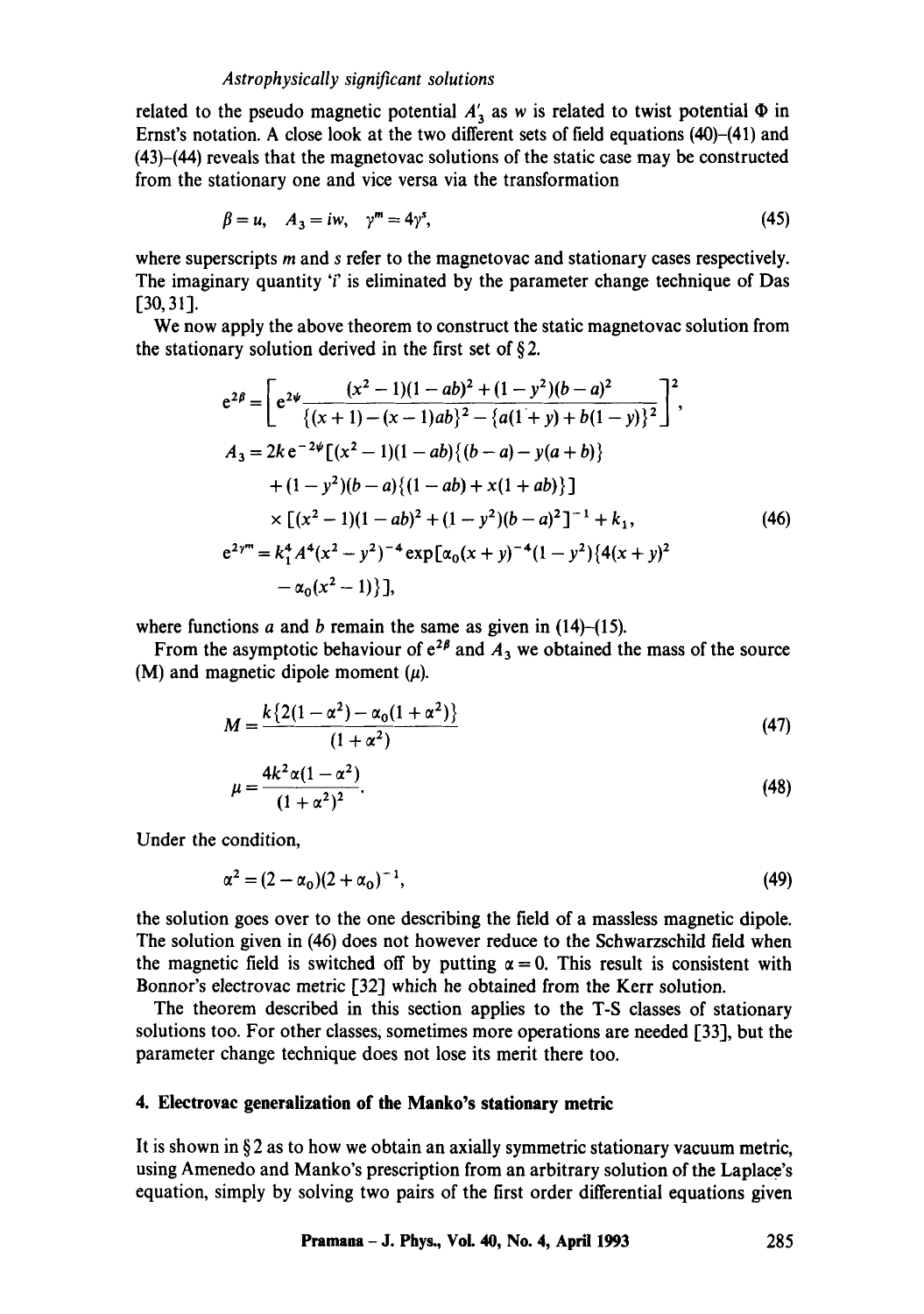in (7). The next generalization of their stationary gravitational metric is, no doubt, its electromagnetic analogue, which in principle, can be constructed by one of the methods discovered [2, 3, 34, 35]. Each of the methods has its own merit over the other. Here we have chosen Ernst's procedure, in the form applied by one of us (Das and Banerji [36]).

In the following we give the procedure of constructing the electromagnetic generalization of the vacuum stationary gravitational metric (1) of Amenedo and Manko with solutions given in (8)–(11): the Ernst potential  $\mathscr{E}_0$  of which, has been written in (6). The other Ernst potential  $\xi_0$  is defined as

$$
\xi_0 = \frac{1 + \mathscr{E}_0}{1 - \mathscr{E}_0} = \frac{u + iv}{m + in} \text{(say)}
$$
\n(50)

and it was shown by Ernst [2,3] that the  $\xi$  function of the electromagnetically generalized metric is not much different from  $\xi_0$ 

$$
\xi = (1 - qq^*)^{1/2} \xi_0 = \mu \xi_0,\tag{51}
$$

where  $\mu = (1 - qq^*)^{1/2}$ , q is a complex quantity associates with the electromagnetic scalar potential  $\Phi$ .

$$
\Phi = q e^{i\rho} (\mu \xi_0 + 1)^{-1}, \tag{52}
$$

where  $\rho$  is a phase factor and

$$
qq^*<1.\tag{53}
$$

The f and  $\gamma$  function of the electromagnetic generalized metric can be constructed mechanically with the help of the technique of Das and Banerji [36], but the construction of w requires much of labour and intuition. In fact, the whole problem concentrates on this point. As we do not know the exact form of  $2\psi$ , a or b, but wish to integrate some functions connecting them, the difficulties are encountered. However we are able to solve it. The technique followed, owes its genesis to the work of Das and Banerji [36], Yamazaki [37] and Quevedo and Mashhoon [26].

$$
f_e = \frac{u^2 + v^2 - m^2 - n^2}{\left(u + \frac{m}{\mu}\right)^2 + \left(v + \frac{n}{\mu}\right)^2}
$$
(54)  

$$
\gamma_e = \gamma,
$$
(55)

where  $e$ , a suffix, is used to denote the metric of the electromagnetically generalized case. The complete metric functions for the electromagnetic generalization of the metric of Amenedo and Manko read

$$
f_e = \left[ (x^2 - 1)(1 + ab)^2 - (1 - y^2)(b - a)^2 \right]
$$
  
 
$$
\times \left[ \left( \frac{1 + \mu}{2\mu} \right)^2 \{ (1 + ab)(x + 1)^2 + ab(x - 1)^2 \} + (b - a) |b(1 - y^2) - a(1 + y^2)| \} e^{-2\psi} \right]
$$

**286 Pramana - J. Phys., Voi. 40, No. 4, April 1993**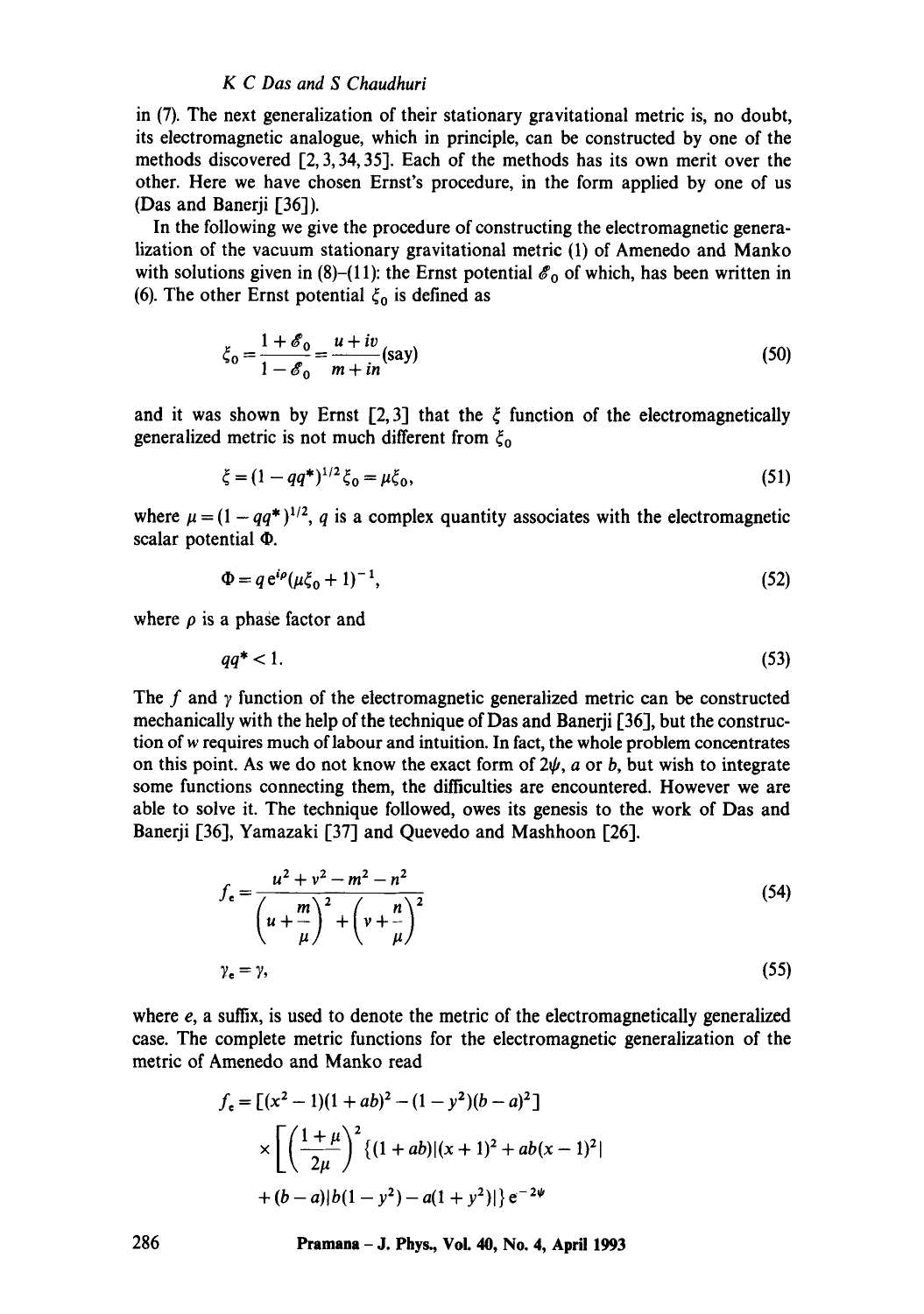$$
+\left(\frac{\mu-1}{2\mu}\right)^2 \{(1+ab)|(x-1)^2 + ab(x+1)^2|+(b-a)|b(1+y)^2 - a(1-y)^2|\}e^{2\psi} +\frac{\mu^2-1}{2\mu^2} \{(x^2-1)(1+ab)^2 - (1-y^2)(b-a)^2\}^{-1},
$$
(56)

$$
\gamma_e = \gamma,
$$
\n
$$
\mu w_e = 4\sigma \alpha \left( 1 + \frac{k}{2} \right) (1 - \alpha^2)^{-1} - \sigma \left[ (x^2 - 1)(1 + ab)^2 \right]
$$
\n
$$
(55')
$$

$$
-(1-y^2)(b-a)^2]^{-1} [e^{-2\psi} (2+\frac{x}{2})\{(x^2-1)(1+ab)|
$$
  
\n
$$
|b-a-y(b+a)|+(1-y^2)(b-a)|1+ab+x(1-ab)|\}
$$
  
\n
$$
+\frac{k}{2}e^{2\psi}\{(x^2-1)(1+ab)|b-a+y(b+a)|
$$
  
\n
$$
+(1-y^2)(b-a)|1+ab-x(1-ab)|\}.
$$
\n(57)

$$
\mu = (1 - qq^*)^{1/2}, \quad k = \frac{(\mu - 1)^2}{\mu},
$$
  
\n
$$
k_1 = 4\sigma\alpha(1 - \alpha^2)^{-1}, \quad k_2 = (1 - \alpha^2)^2.
$$
 (58)

$$
\Phi = q e^{i\rho} (\mu \xi_0 + 1)^{-1}
$$
 (52)

$$
\xi_0 = [x(1+ab)(1+e^{2\psi}) + (1-ab)(1-e^{2\psi}) \n+ i\{y(b-a)(1+e^{2\psi}) - (a+b)(1-e^{2\psi})\}] \n\times [x(1+ab)(1-e^{2\psi}) + (1-ab)(1+e^{2\psi}) \n+ i\{y(b-a)(1-e^{2\psi}) - (a+b)(1+e^{2\psi})\}].
$$
\n(59)

With the above, the construction of the new general stationary solution of Einstein-Maxwell equations is complete. We have chosen Ernst's procedure [2,31 of construction for the following reason. It is known that, in general, if the astrophysical objects be at all charged owing to a significant charge-separation developed during its evolution, the charge is expected to be very small. In Ernst's prescription [2, 31

$$
q^2 < 1,\tag{53}
$$

where  $|q|$  is identified as the charge per unit mass of the source. Thus the solution of axially symmetric stationary Einstein-Maxwell equations constructed in (56)-(59) is consistent with the requirement of a real astrophysical object and the exact nature of the singularities in the metric depends on the nature of the seed function  $\psi$  taken.

The general electrovac metric generated here reduces to Amenedo and Manko's axially symmetric stationary gravitational metric when the electromagnetic field is withdrawn by making  $\mu = 1$  (i.e.  $q = 0$ ). For  $\psi = 0$ ,  $q \neq 0$ ,  $a = -\alpha$  (constant) and  $b = \alpha$ , the general metric goes over to Kerr-Newman metric in prolate spheroidal coordinates  $x$  and  $y$ . A further coordinate transformation,

$$
x = r - m, \quad y = \cos \theta \tag{60}
$$

**Pramana - J. Phys., Vol. 40, No. 4, April 1993 287**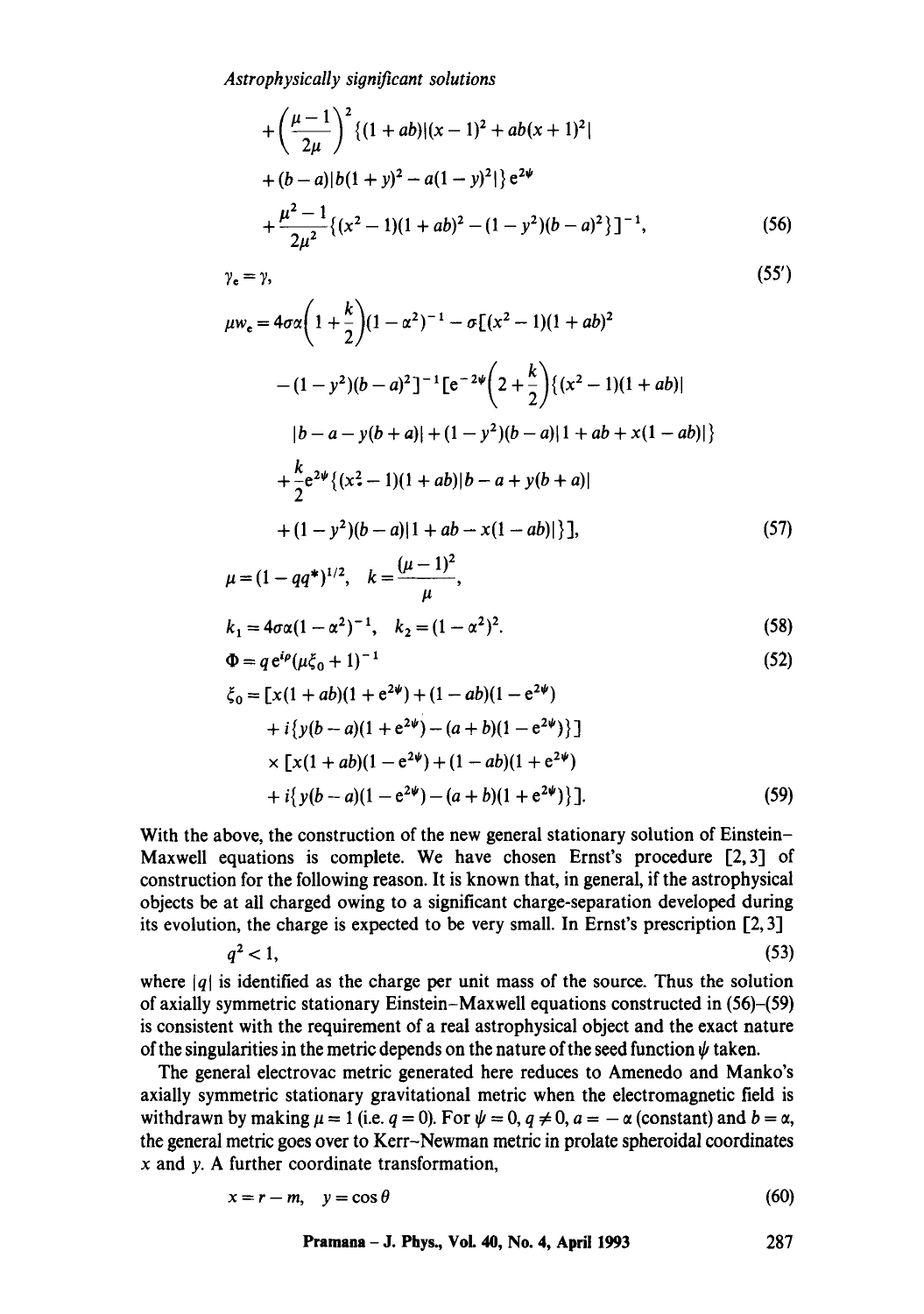and rearrangement of the constants,

$$
P = (1 - \alpha^2)(1 + \alpha^2)^{-1}, \quad Q = 2\alpha(1 + \alpha^2)^{-1}
$$
  

$$
|q^2|^{1/2} = e/m, \quad (m^2 - e^2 - 1)/m^2 = a^2,
$$
 (61)

and

$$
P^{-1}=m\mu,
$$

casts the f-function of the metric into a conventionally recognised form of the Kerr-Newman metric

$$
f_{kN} = (r^2 - 2mr + a^2\cos^2\theta + e^2)(r^2 + a^2\cos^2\theta)^{-1}.
$$
 (62)

Now, its reduction to the Reissner-Nordstrom metric is a trivial task and can be achieved by putting  $a = 0$ . In addition, when the charge parameter  $e = 0$ , we get the well-known Schwarzschild metric from it.

## **5. Conclusion**

We have chosen a solution of the Laplace's equation different from the others and a new asymptotically fiat axially symmetric stationary gravitational metric is constructed in the 1st set of  $\S 2$ . This metric contains the mass term as well as some of the other mass multipole moments but not all possible multipole moments simultaneously. If one makes a choice of  $\psi$  as in (12), the presence of all possible mass moments is ascertained. The stationary vacuum metric constructed in the 2nd set is not asymptotically flat but for a particular adjustment of the constants it reduces to the metric of Kerns and Wild, which is interpreted as a Schwarzschild metric embedded in a gravitational field. The metric of the 2nd set may, thus, be interpreted as a stationary generalization of the Kerns and Wild metric.

In § 3, a new magnetostatic metric is constructed from the result of § 2 with a simple theorem stated there for the first time. This magnetostatic metric is also asymptotically flat and may be converted to a massless magnetic geon of Melvin. When magnetic field is switched off, one obtains the Weyl  $\partial = 2$  static metric instead of the Schwarzschild ( $\partial = 1$ ). This property is similar to the solution of Bonnor [7].

In §4 an algorithm is presented which transforms the stationary gravitational metric of Amenedo and Manko into its electromagnetic analogue. The main problem of integrating equations for  $w_e$  is also solved there and one may obtain  $w_e$  from w just by inspection. The beauty of the generalized electrovac metric constructed in the last section is revealed by the fact that all the stationary gravitational metric obtained from the prescription of Amenedo and Manko [1], are merely the special cases of the electrovac generalization. On one side, the Kerr-Newman and Reissner-Nordstrom metric are included and on the other side the Kerr or the Schwarzschild is also contained in it. Moreover the said electromagetic generalization is not Bonnor like [7]; since one does not get the Schwarzschild metric in the static limit (also shown in § 3) from Bonnor's transformation applied to the Kerr, where as here, one may get easily the Schwarzschild metric as shown here.

A more detailed examination of physical properties of the newly reported metrics still remains a task for the future. The preliminary analysis gives us hope that the exact solutions possibly represent the exterior gravitational field of a rotating star and as such can exhibit interest for astrophysicists.